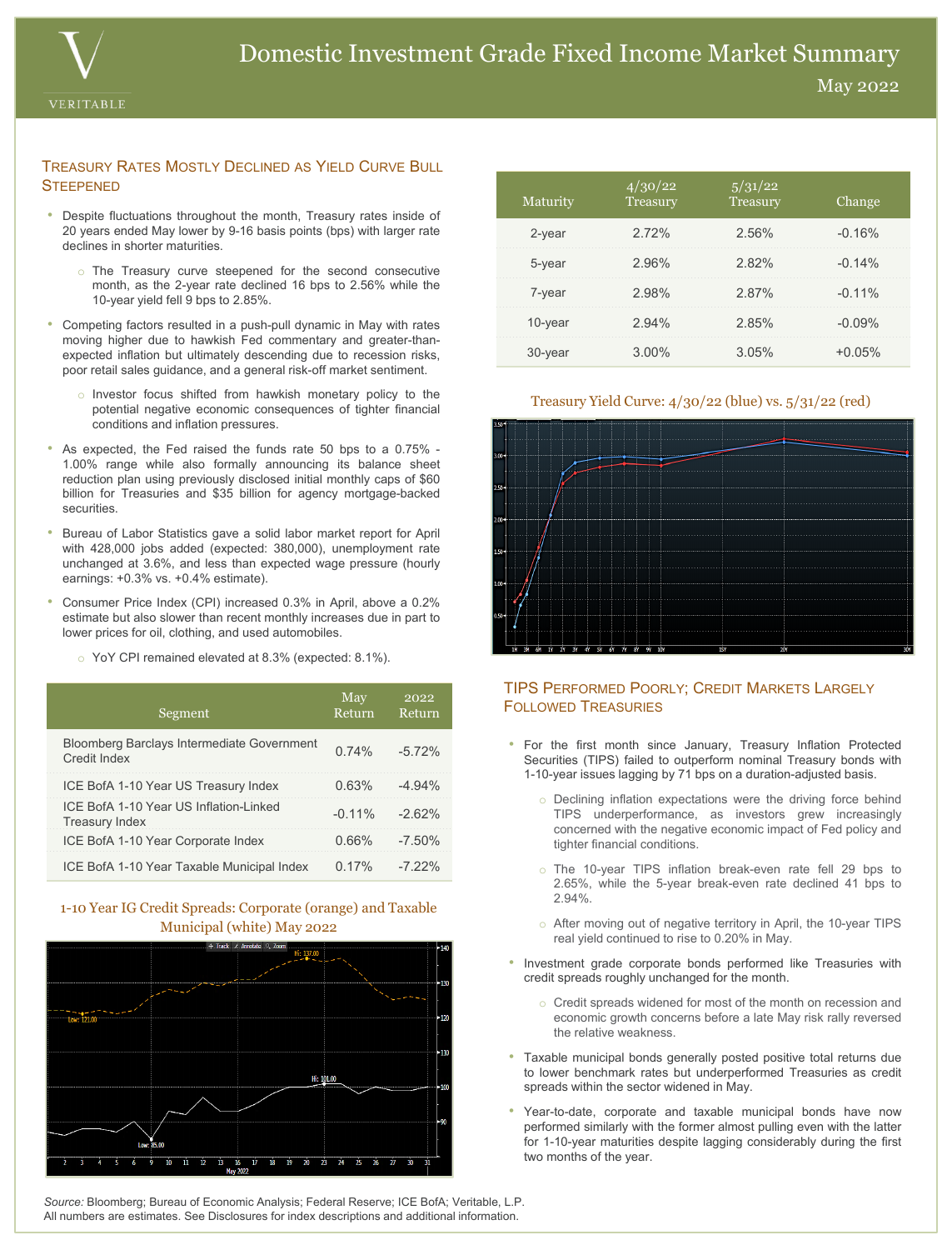#### AFTER NERVY START, MUNICIPAL DEBT REVERSED COURSE TO STAGE STRONG RALLY INTO MONTH-END

- In May, municipal yields initially resumed their climb higher, reaching 10-Year AAA Municipal-to-Treasury Yield Ratio: 2017-2022 multi-year highs by mid-month before near-term stability in Treasuries, attractive valuations, and the looming summer reinvestment season sparked a sharp rally into month-end.
	- o Tax-exempt rates declined by 24-39 bps, and the municipal curve steepened led by shorter-term maturities.
- The front-end of the municipal curve experienced the strongest absolute rate move, aided by the removal of tax season selling pressures and strength in equivalent-maturing Treasuries.
	- o 2-5-year municipal yields declined 36-39 bps with the 2-year AAA municipal yield ending May at 1.83%.
- Treasury market stability eased retail selling pressure and spurred institutional demand for tax-exempt debt at attractive valuations ahead of expected technical strength, pulling municipal rates lower by 50 bps across the curve from the mid-month yield peak.
- For the month, the 10-year AAA municipal yield declined 25 bps to 2.47%.
- The term premium between 2-year and 10-year AAA municipal rates rose 14 bps to 64 bps, roughly in-line with the historical average over the past five years.

| Maturity | 4/30/22<br>Muni | 5/31/22<br>Muni | Change    | $%$ of<br>U.S. Govt<br>5/31/22 |
|----------|-----------------|-----------------|-----------|--------------------------------|
| 2-Year   | 222%            | 1.83%           | $-0.39%$  | 71 48%                         |
| 5-Year   | 245%            | $2.09\%$        | $-0.36%$  | 74 11%                         |
| 7-Year   | 2.57%           | 2.31%           | $-0.26%$  | 80 49%                         |
| 10-Year  | 272%            | 247%            | $-0.25%$  | 86 67%                         |
| 15-Year  | 284%            | 2.59%           | $-0.25%$  | 89 31%                         |
| 20-Year  | $2.92\%$        | 268%            | $-0.24\%$ | 82 21%                         |
| 30-Year  | 3.05%           | 2.81%           | $-0.24\%$ | 9213%                          |

- According to Refinitiv Lipper, weekly reporting municipal bond fund outflows continued through most of May but reversed course in the final week of the month (period ending June 1).
	- o Before turning positive to close the month (+\$1.2 billion weekly inflow), weekly reporting municipal funds experienced outflows totaling \$6.1 billion for the preceding three weeks of May.
	- o Combined weekly and monthly reporting municipal funds experienced 20 consecutive weeks of outflows with the year-todate outflow cycle totaling \$59.6 billion, second only to the \$69.7 billion outflow cycle in 2013 during Taper Tantrum.
	- o While weekly fund flows turned positive into month-end, volatility in Treasuries could reignite this heavy outflow cycle.



- The strong municipal demand versus Treasuries pushed relative valuations lower across the curve.
	- o The 2-year AAA municipal-to-Treasury yield ratio ended the month at 71.5% (5-year historical average: 88%).
	- o The 10-year relative valuation declined to about 87% (5-year historical average: 88%).
- According to Bloomberg data, municipal net supply remained positive in May with redemptions (\$28.5 billion) falling short of new issuance (\$32.2 billion) by \$3.7 billion.
	- o June is the start of summer reinvestment season, a period of technical strength for tax-exempt debt, wherein expected demand from principal and interest payments outstrips new supply.
	- o JP Morgan estimates net supply of -\$33 billion over the summer months (June – August).
- While the municipal market has experienced an impressive rally across the curve along with summer reinvestment season acting as a potential performance tailwind, the curve remains at risk of bear steepening caused by an increase in longer-term yields due to a combination of higher inflation expectations and Fed balance sheet unwinding.
- As Treasury market volatility ebbed, the municipal market rallied strongly to end May, resulting in the ICE BofA 1-12 Year Municipal Securities Index producing a +1.36% total return for the month, snapping the four-month streak of negative returns to start the year.